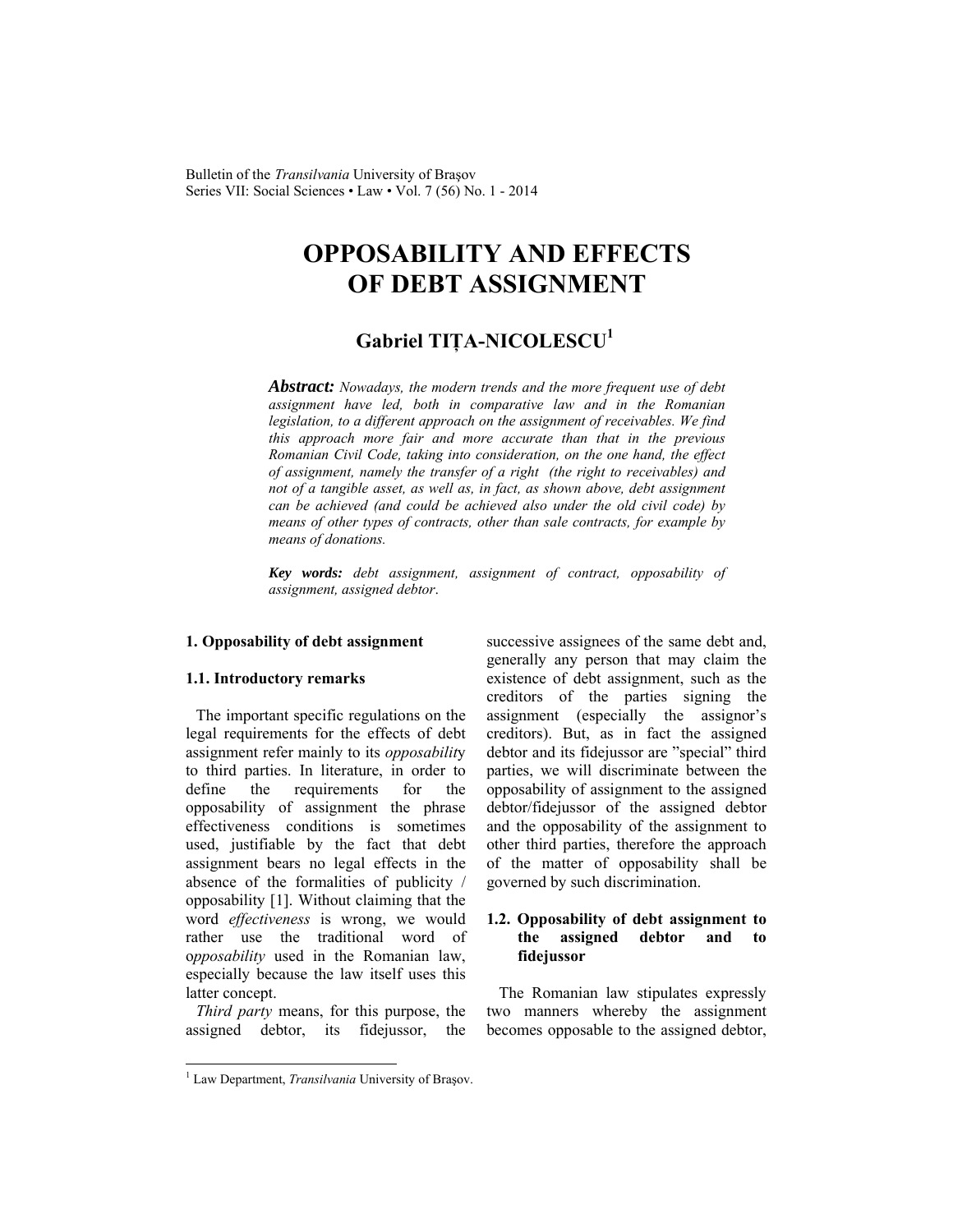namely by *communicating* the assignment to the debtor and by the *acknowledgement*  of the assignment by the debtor. The civil code of Quebec – the most important source of inspiration for our own civil code– mentions, in addition to the elements mentioned before, a third manner of opposability of assignment, namely *any other evidence* of the assignment opposable to the assignor, such as an unequivocal notice on a document or statement of bank account sent by the creditor to the debtor, but also a *co*llective version of publicity, very peculiar, and being required due to the existence of several Canadian provinces that have different legal regulations, which, obviously is not appropriate for our domestic laws[2].

But the opposability of the assignment to the *fidejussor* is regulated expressly by the law in the same manner. We hereby refer to the fidejussor who guaranteed in person for the performance of the obligation under debt assignment, along with the assigned debtor. In this matter the new civil code is extremely clear and leaves no room for interpretation: the assignment is not opposable to the fidejussor unless the formalities required for the opposability of the assignment to the debtor were fulfilled for the fidejussor as well.

It is interesting to notice that, unlike the previous regulations (art. 1.393 of the Civil Code. 1864), the formalities of opposability of debt assignment to the assigned debtor are not as strict; thus, the old civil code required either the communication of the assignment by means of a bailiff (and not in any written form as now), or its acknowledgement by the assigned debtor by means of true document (not with fixed effective date, as required by the current civil code), even if, in practice, a more simple opposability of assignment was accepted (for example, by

document with fixed effective date or passive acknowledgement).

#### **1.3. Communication of assignment to assigned debtor**

The communication is the most frequent form of opposability of the assignment, and it is obviously more simple than the acknowledgement of the assignment by the assigned debtor; furthermore, this formality (notification) may be fulfilled both by the assignor and by the assignee and bears the same legal effects (it is obvious that the assignee is more interested in communicating the assignment). With the communication of the assignment the condition of its opposability to the assigned debtor is fulfilled, so that as of the day the communication has been received, the debtor is under the obligation of payment to the assignee; on the other hand, before the receipt of communication, the assigned debtor cannot be released from obligation unless by paying to the assignor. The communication of the assignment to the assigned debtor is a compulsory obligation even in the case of universal debt assignment, which nevertheless requires an additional condition of publicity, namely the registration of the assignment in the archives. However, the law does not require a deadline for communication, but it is obvious that such will be carried out without delay by the assignee (as he has the priority interest herein, as shown above), in order to avoid the case when the assigned debtor, being unaware of the assignment, makes a valid payment to the assignor.

The first important aspect to be borne in mind is that the requirement for communication is not aimed at the validity of the assignment document, but only at the *opposabi*l*ity* to the assigned debtor of the assignment. For this purpose, to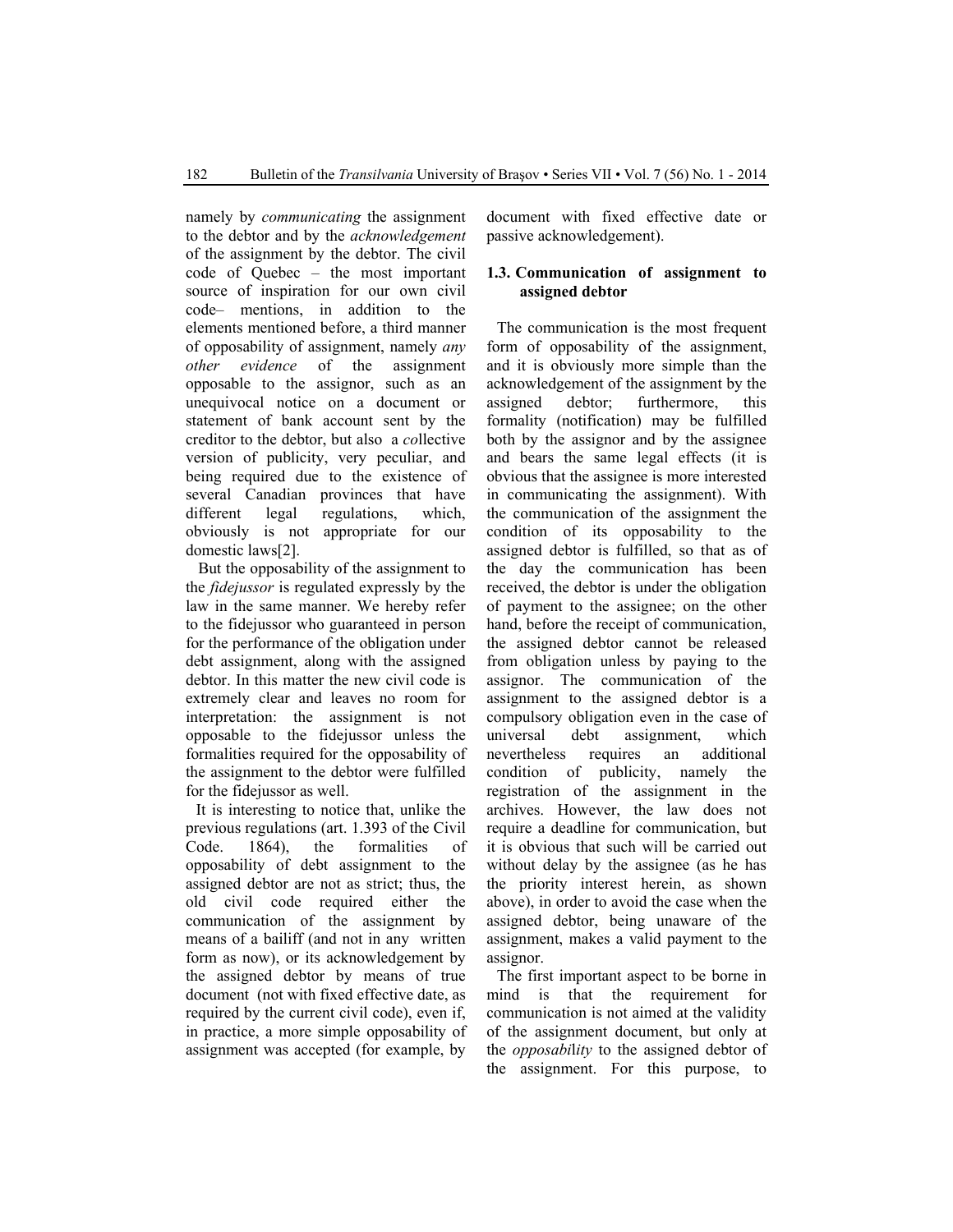consolidate the legal nature of notification, the law states that debts are assigned by mere agreement between the assignor and the assignee, without the notification to the debtor, which means that the assignment between its parties bears full effects upon its signing, even if the opposability or publicity procedures have not been carried out; on the contrary, to the debtor, the assignment shall be binding upon the day such assignment has become opposable to them. Here, let us focus on the *form* of notification. The assigned debtor shall be notified by *written communication* addressed to them either by the assignor or by the assignee. With regard to the physical form of the notification, this may be on paper (by mail or fax), or electronically (e-mail), as the legal requirement is that such notification shall be made *in writing*. Therefore, the form of communication is in accordance with the provisions of the new civil code on notifications (for instance, also for the notice of delay to the debtor), which, as a rule does not stipulate strict requirements for the manner of communication, as was the case with the old civil code, where the notification was performed by bailiff. Thirdly, as to the *content* of assignment notification, it shall include some minimum information about the assignment, namely:

- it shall state at least the *assignee's*  identity, including all the identification data, as a natural or legal entity;

- it shall identify in a reasonable manner the assigned *debt*, and in case of partial assignment, the notice shall state the scope of assignment, that is the amount of receivables under assignment; in order for the assignment notice to be fully binding it is necessary that, along with the notification, the assigned debtor shall provide a copy of the assignment document, otherwise the debtor is entitled to suspend payment.

- it shall *request* the debtor to pay for the debt to the assignee; in other words, irrespective of who carries out the notification – either the assignor or the assignee –, the debtor shall be requested to pay the debt to the assignee as of the day such debtor has become aware of the assignment.

Finally, let us note that when the assignment is communicated at the same time with the action submitted against the debtor, the latter cannot be forced to pay for trial expenses if such debtor pays the debt being the subject matter of the assignment before the first court hearing, except when upon the day the assignment has been communicated, the debtor was already in delay [3].

## **1.4. Acknowledgement of assignment by the assigned debtor.**

Acknowledgement is the second legal manner (along with communication) whereby the opposability of debt assignment is ensured to the assigned debtor and to their fidejussor. However, the concept of *acknowledgement* of assignment used by the law should be construed neither as a *sine qua non* condition of validity nor as a sole condition of opposability of the agreement between the assignor and assignee. The acknowledgement of assignment by the assigned debtor is only an *alternative* to the notification, a formality that may be used instead of notification, which before, shall be communicated in writing. In other words, the evidence of acknowledgement of assignment by the assigned debtor (such as an acknowledgement notice by the debtor on the assignment document or on a different instrument issued by the debtor and stating the acknowledgement) saves the parties (assignor and assignees) the effort of notifying in writing the assignment to the assigned debtor. But, at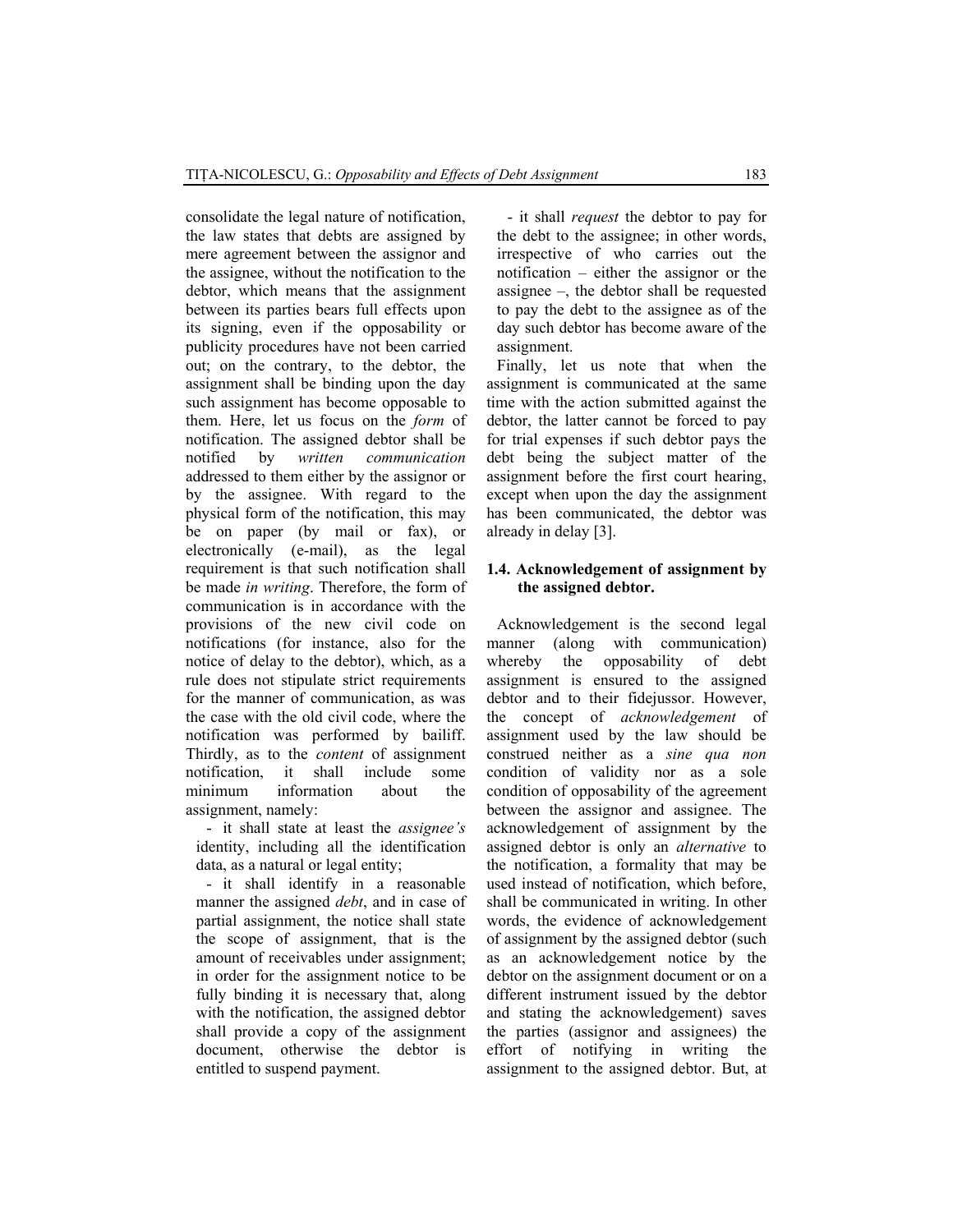the same time, provided the procedure of assignment communication has been carried out, its acknowledgement by the assigned debtor or fidejussor is not necessary.

In terms of the form of acknowledgement, it is stated that, in order to clear any doubts concerning the will of acknowledgement, it shall have the form of a document with a fixed effective date and not an original document [4]. By virtue of law, the date of a document under private signature shall become opposable to third parties as of the day it has become effective in one of the manners stipulated by art. 278 of the new Code of Civil Procedure.

In the matter of debt assignment let us also bear in mind an aspect of essence; namely the *consent* of the assigned debtor, which we would believe that must be obtained for the validity or opposability of assignment. On the contrary, the general rule requires that the parties of debt assignment do not have to ask for the consent of the assigned debtor, the debt assignment is operated from the assignor to the assignee, irrespective of the debtor's stand. Such clarification is necessary taking into consideration the provisions of art. 1.317 par. (1) NCC on contract assignment in general, where the consent of the assigned party is necessary in advance. These provisions do not apply in the matter of debt assignment, as the latter are special legal norms that do not require any consent by the assigned debtor; on the contrary, from this entire legal regulation it is inferred that the assignment of receivables is allowed by default to the creditor, without the debtor's prior consent. However, *in exceptiona*l cases, the debtor's consent is requested only when, if applicable, the receivables are essentially connected to the creditor. We are referring here to the obligations taken *intuitu personae*, but only to such

obligations that do not give rise to debt that has been deemed as unassignable by law, which cannot be assigned even with the debtor's consent (the right to caretaking, either legal or conventional and the right to compensation for non-property damage).

# **1.5. Opposability of debt assignment to third parties (other than the assigned debtor and fidejussor)**

The matter under discussion refers to the circumstances under which debt assignment becomes opposable to genuine third parties, for which, in certain cases, (and, we would add, as an exception to the principle of the opposability of the effects of a contract in general), specific *publicity*  requirements shall be fulfilled. In terms of such third parties, we should distinguish between the case of debt assignment and the case of universal debt assignment.

An individual debt assignment should obviously have no effect on a third party, if we take into consideration the principle of contract binding relativity, as provided by art. 1.280 NCC. On the other hand, the principle of opposability of contract effects, as provided by art. 1.281 NCC states that a contract is opposable to third parties, who cannot prejudice the rights and obligations under contract; but, at the same time, the third parties may benefit from the effects of a contract, without being entitled to request its performance. Therefore, it shall be borne in mind that, as a rule, debt assignment is opposable to third parties without any other formality and any third party shall comply thereto. However, there is one exception, namely when the receivables being the subject matter of assignment arise from a lease contract, in which case both the lease contract and the contract assigning the revenues from rent shall be registered with the land register in order to ensure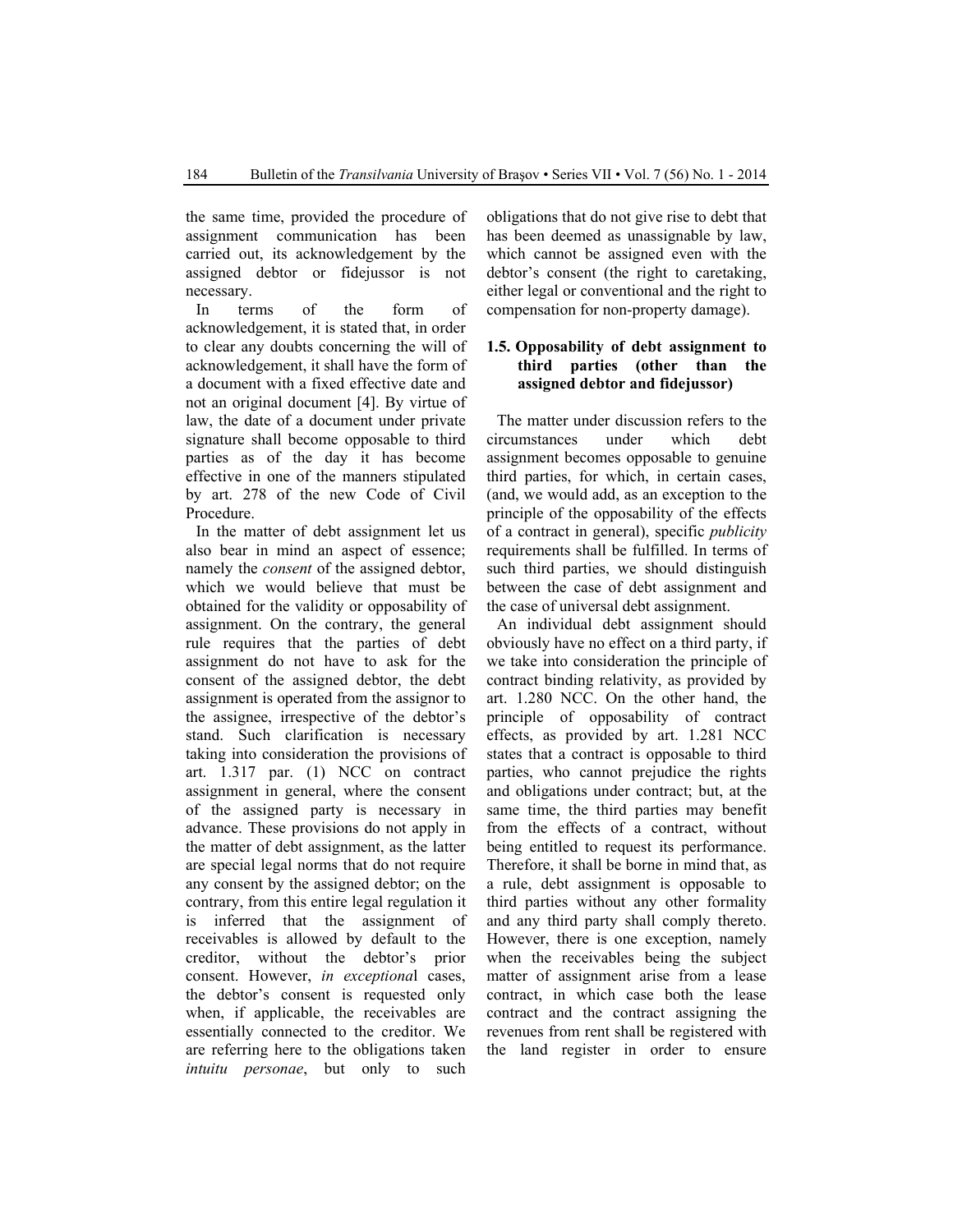publicity and opposability to third parties (art. 902, par. 2, entry. 6 NCC).

With regard to the opposability of a universal debt assignment, art. 1.579 NCC stipulates that such assignment whose subject matter is the current or future debt (but not universally, but individually), is opposable to third parties provided that the assignment is recorded in the *archives*. Nevertheless, recording the assignment in the archives does not suffice for the assigned debtor, as to such debtor, the assignment is opposable only by complying with the above mentioned requirements, namely communication of assignment or, where applicable, acknowledgement of assignment [5].

Another clarification is required here. Even if the law requires only the registration of the assignment whose subject matter is a universal debt in order that such assignment be opposable to third parties, the recording of any assignment in the archives is necessary in order to avoid the case when several so-called assignees claim the same debt. Thus, for successive assignees of the same debt, the assignee who was the first to register their assignment with the archives (*qui prior tempore potior jure* or *he who is earlier in time is stronger in law*) is preferred, irrespective of the assignment date or the assignment communication to the debtor (as for the debtor, however, there is no derogation regarding opposability of successive assignments, so that the assigned debtor shall be released by paying the assignment that was the *first* to be communicated to them or that such debtor acknowledged *first* by means of a document with fixed effective date).

Should the legal requirements on publicity not be observed, the general rules on publicity under the new civil code shall apply, namely *non-opposabi*lity of assignment to third parties, except when it is proved that such third parties have

become aware of them in other manner. When the law states that simple awareness does not replace the lack of publicity (as is the case of assignment, where, in our opinion, the special opposability requirements on archive and land register registration are imperative), its absence may be claimed by any stakeholder, including the third party having become aware of the debt assignment in another manner. However, in all cases, the mere knowledge of debt assignment does not replace the lack of publicity to parties other than the third parties, who were aware of it. Finally, in our opinion, the publicity formalities shall be fulfilled *cumulatively* (and not alternatively, as other authors stated), because, according to the general rules under art. 23 NCC, the failure of performance of a publicity requirement is not covered by the performance of another.

#### **2. Effects of debt assignment**

#### **2.1. Assignable right effect**

The basic effect of the conclusion of an assignment agreement is the *definitive transfer* of some rights from the assignor to the assignee. Thus, in compliance with the law, the debt assignment transfers to the assignee all the rights that the assignor holds in connection to the assigned debt, as well as the rights of warranty and all other accessories of the assigned debt.

The most important right arising from a binding rapport is generally the right of the creditor to receive the specific *debt* assumed by the debtor or to cash such debt, when such debt is an amount of money. In our case, the assignee acquires such right by means of debt assignment. It is important to bear in mind here also that the assignee acquires the right of cashing the value of the debt under assignment and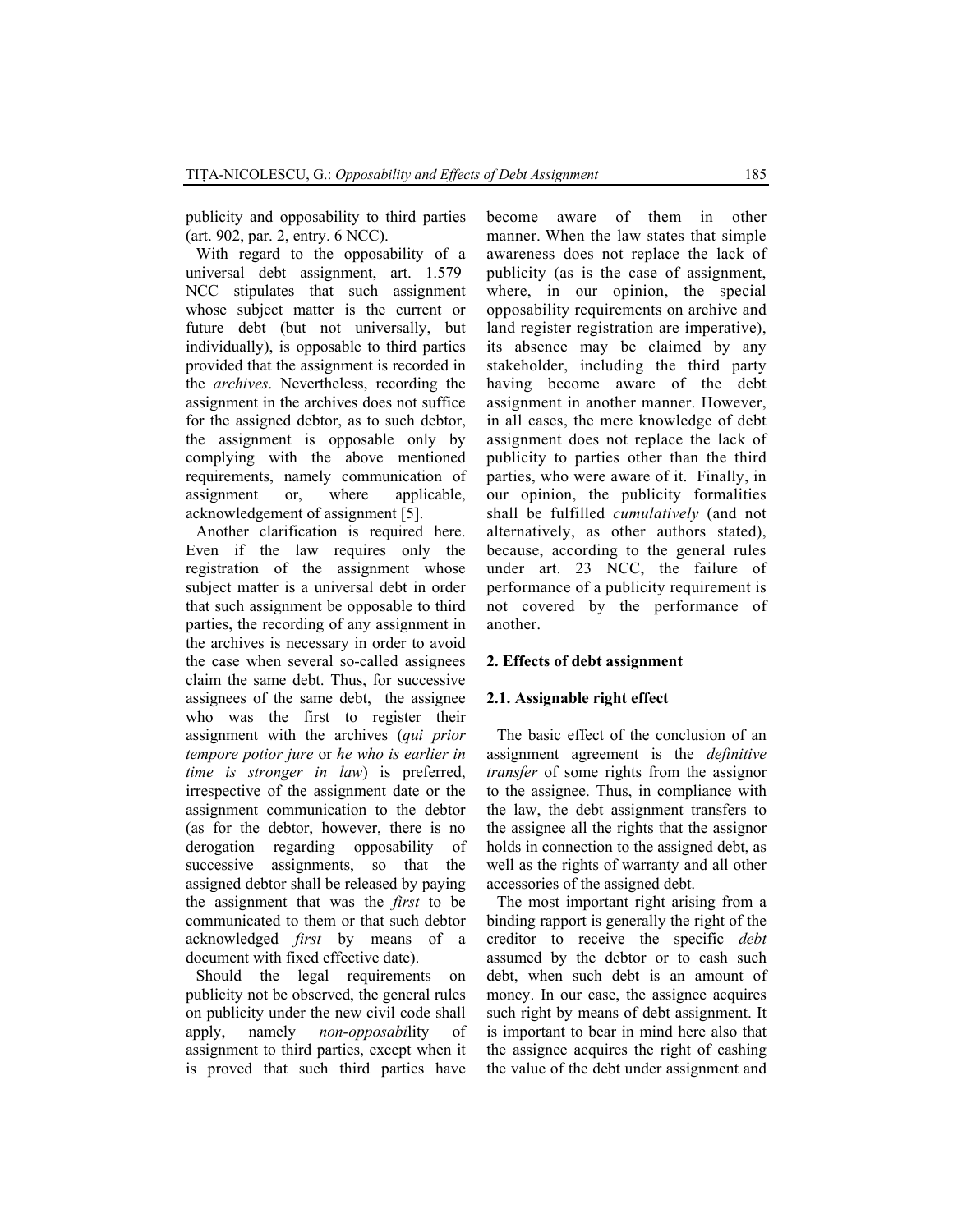not the value of the price paid by such assignee to the assignor, which, most of the times has a lesser value than the value of debt or may not exist if the assignment has been carried out free of charge. But the right of debt includes, in its broadest meaning, all the *actions* which such right involves in order to be fully capitalized, if applicable, namely the right of requesting the termination of contract for failure of performance or the right of requesting forced enforcement of obligation; all these action rights shall become the property of the assignee, who will be able to dispose of them as they deem appropriate, to the same extent as the assignor before the assignment.

In the same manner, the assignee acquires the exclusive right of cashing debt *accessories*. That means interests (both the proper interest, with penalties, calculated as damages of delay, and the remunerative interest, when the assignment is that of a debt arising from a loan contract), penalties (deferred interests or compensatory damages) and, in general, any other accessories the debt generates or has generated and to which the assignee is entitled by virtue of the old principle *accesorium sequitur principalem* (the accessory rights have the fate of the main right, therefore if the assignee has the right of cashing the debt, he also has the right to cash all accessories arising from such right). Furthermore, by virtue of the same principle, which, as we have seen, refers to the time of the main right acquisition, the interests and any other revenues connected to the debt, which have matured to the time of assignment but have not been capitalised by the assignor, are due to the assignee as of the date of assignment (however, upon agreement, the parties may derogate from such rule, so that the assignor be able to collect such accessories).

With regard to guarantees, the fundamental rule is that according to which, once the debt has been assigned, all guarantees connected to the debt shall be assigned along with it by the assignor to the assignee [6]. Therefore, fidejussion, mortgage and other real warranties shall be transferred. For example, the fidejussor brought by the assigned debtor to warrant for the performance of the obligation to the original creditor (assignor) shall be maintained for the assignee as well; chattel mortgage or real property mortgage on behalf of the original creditor (assignor) to ensure the performance of obligation by the assigned debtor shall be fulfilled also by the debt acquirer (assignee). There are two exceptions from the rule of default assignment of warranties, namely pledge, as well as for fidejussion.

Thus, when the guarantee of the debt is a pledge, the assignor cannot transfer to the assignee the ownership of the goods under pledge without the *consent* of the constitutor (i.e. the assigned debtor who is also a pledgee debtor). For instance, if there is a due debt to the assignor by their debtor and such debt has been guaranteed by means of a pledge on property surrendered to the assignor, debt assignment (possibly along with the interests or other due accessories) shall not automatically give rise to the assignor having to transfer also the property under pledge. Such property may be assigned (surrendered) by the assignor to the assignee still as real debt guarantee (pledge), provided that the assigned debtor (having constituted the pledge) consents to it. Should the pledge constitutor (assigned debtor) oppose it, believing that the assignee is not sufficiently trustworthy to take possession of their property, such pledged property shall stay in the assignor's custody. Similarly, when the assigned debt guarantee is a fidejussion,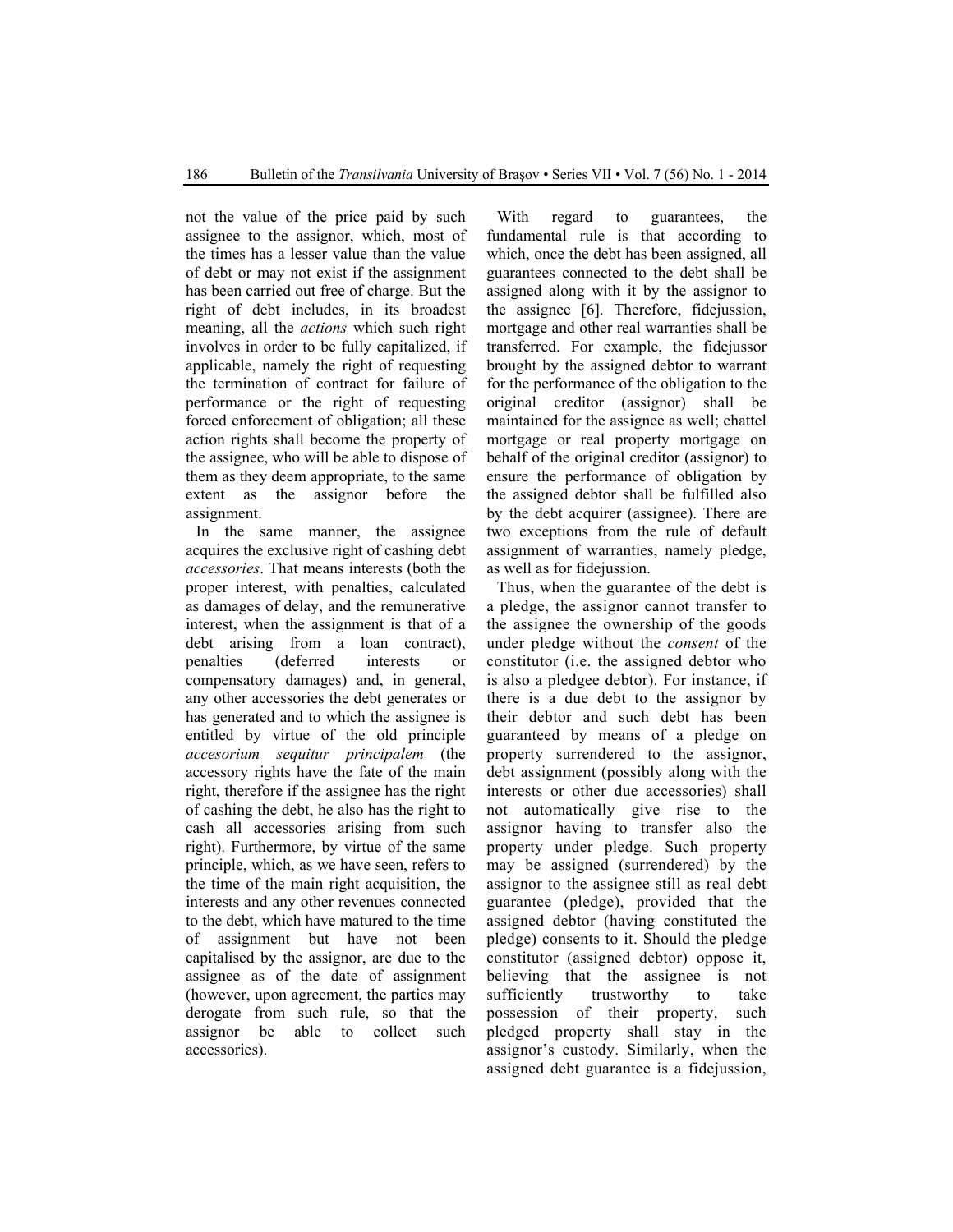such assignment shall not be opposable to the fidejussor unless the formalities required for the assignment opposability to debtor have been complied with also for the fidejussor themselves. It means that, if the fidejussor was notified by written notice or acknowledged the assignment by a privately signed document, by means of the assignment effect, such fidejussor shall become the fidejussor of the assignee, more exactly the fidejussor of the same debt, but such fidejussor may be prosecuted by the assignee. If, on the contrary, the formalities for opposability to the fidejussor have not been complied with, the debt shall be duly assigned, but the fidejussor may not be prosecuted by the debt assignee, in case the debtor does not pay the debt.

#### **2.2. Obligations of the parties**

#### **2.2.1. Submission of documents**

With regard to the obligation of submitting documents, the assignor shall submit to the assignee in true copy the document acknowledging the debt, as well as other instruments proving the assigned right; the submission the document confirming the debt is without any doubt an obligation of *doing* and not of *giving*, as, by its nature, debt assignment is not a real contract unless its subject matter are bearer bonds. In case of *partial* debt assignment, the assignee is entitled to an authenticated copy of the document confirming the debt, as well as to the true copy mentioning the assignment and being signed by the parties. Should the assignee acquire the remaining debt, then the original document shall be submitted. At the same time, the assignor shall send all the documents certifying debt accessories and/or guarantees, such as fidejussion or mortgage contracts.

#### **2.2.2. Debt guarantee obligation**

In terms of the guarantee obligation, it is important to note from the start an important aspect of the assignor's guarantee obligation, which, from this perspective may seem similar to the obligation of a seller guaranteeing the purchaser against the defects of property under sale. There are two distinct concepts to be discussed here, namely the guarantee for the existence of debt and the guarantee for creditor's solvency.

The guarantee for the existence of debt is a *lawful* guarantee, which cannot be removed or limited, in our view by the agreement of the parties, because otherwise the assignment agreement would have no subject matter and no cause. The guarantee for the solvency of the debtor is optional, i.e. it may be settled, within certain limits, by party agreement*.* From this perspective, the fundamenta*l rule* to be noted in this matter is that according to which the assignor *shall* guarantee to the assignee only for the *existence* of debt and *not* for the solvency of the assigned debtor*.*  In other words, the assignor guarantees that there are real receivables which the assignor has toward a third party (assigned debtor) and that such receivables are valid at *the time of assignment* (they arise from a perfectly valid binding relation, according to general rules); when guaranteeing for the existence of the debt, the assignor implicitly guarantees for the existence of the accessories and guarantees accompanying it (but not for the completion of such guarantees). However, there are two exceptions from this rule, so that the assignor shall be liable also for the solvency of the assigned debtor (and not only for the existence of debt) in the following two cases: when the parties have so specified in the assignment document; when the law expressly provides for such liability.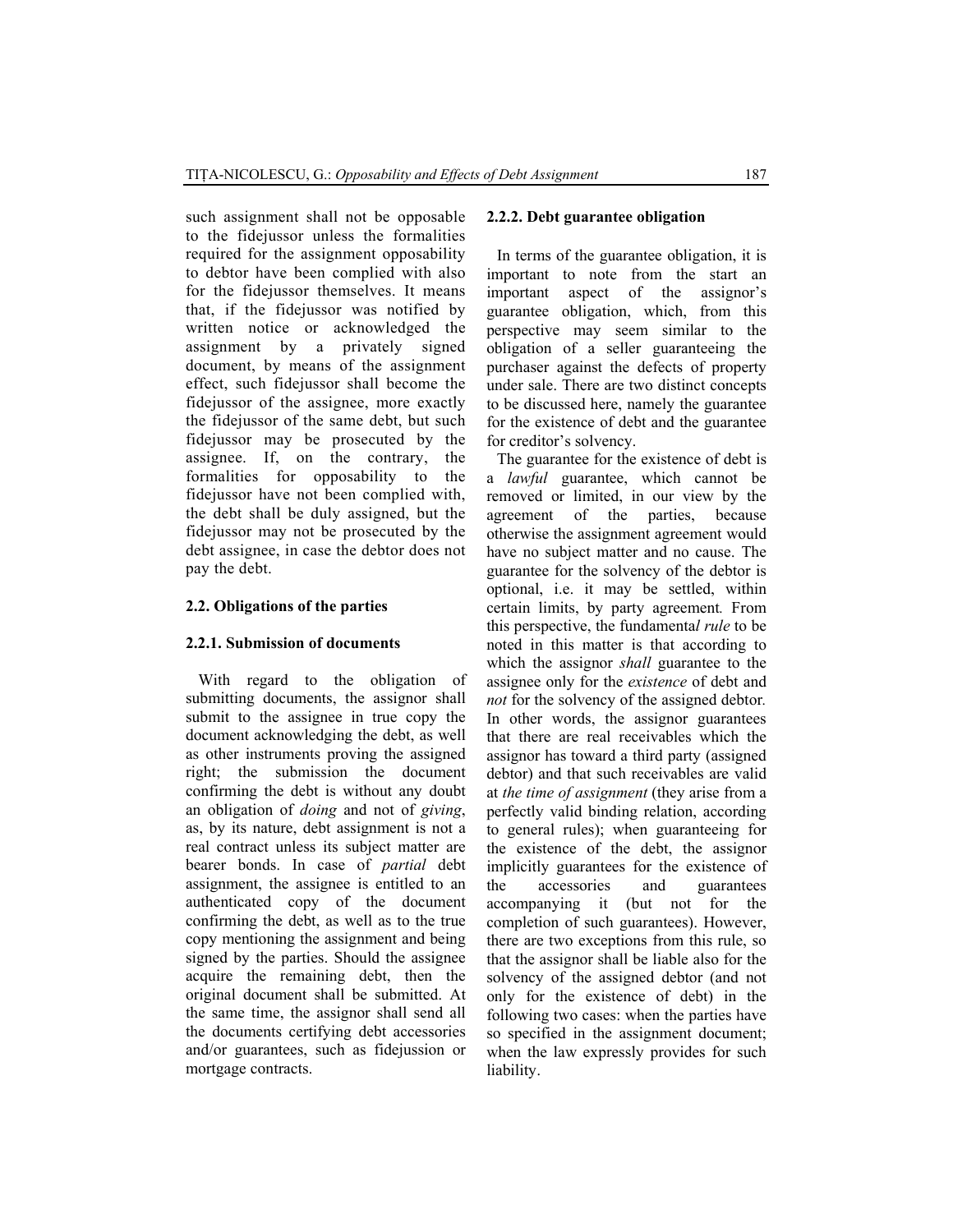In the first case, the assignor may undertake expressly, by virtue of the assignment *agreement*, to guarantee for the solvency of the assigned debtor, but even under such circumstances, it is presumed that only the solvency at the time of assignment was taken into consideration, i.e. the assignor guarantees that at such time, the assigned debtor was able to perform their assigned obligation.

In order for such presumption to be overturned, for full and permanent liability of the assignor to the assignee concerning the debtor's solvency, a clear clause is necessary, which should state unequivocally that the assignor shall be liable if the debtor does not perform their obligation, irrespective of the time when insolvency occurs; in such case it is irrelevant whether the debtor was solvent at the time of assignment.

Nevertheless, irrespective of circumstances and of the time the obligation of the assignor to guarantee for solvency refers to, the assignor's liability for the assigned debtor has a *limited* scope, i.e. such liability can be in existence only until the concurrence of the assignment *price* (and not of the value of the assigned debt), and the expenses borne by the assignee in connection to the assignment. Only if, at the time of assignment, the assignor had not known of the assigned debtor' insolvency, would the legal provisions on the liability of a seller in bad faith for hidden defects of the sold property have applied accordingly (to be discussed hereinafter).

But the guarantee for debtor's solvency may be required as an exception also by *law*, in specific cases, such as within company law, where companies, either with or without legal personality have expressly acknowledged the right of capitalising the debt as a contribution by a shareholder. Thus, for companies with legal personality, the shareholder having submitted as contribution one or more debts is not free of debt as long as the company has not acquired *the payment* of the amount for which such contribution was submitted, and if payment could not be acquired by prosecuting the assigned debtor, the shareholder is liable for damages, as well as for the amount due, bearing legal interest as of the day the debts are due. In the same manner, for simple companies, without legal personality, under the new civil code, the shareholder contributing a debt is liable for the existence of the debt at the time of contribution and its *capitalisation* on due date, having the obligation of covering the amount, its legal interest starting to lapse on the due date and any damages resulting from the debt not being capitalised in full or partially (the same liability holds the shareholder contributing a bill of exchange or another credit instrument).

Finally, let us bear in mind that the obligation of guaranteeing for the existence of debt is presumably the responsibility of the assignor only when there was a fee paid for the assignment and not when such assignment was free of charge, as in the latter case, according to the law and as shown before, the assignor does not guarantee for the existence of the debt at the time of assignment.

## **2.2.3. Ob**l**igation of guaranteeing for eviction**

With regard to the obligation of guaranteeing for eviction, the assignor shall be liable in all cases, provided that, by direct deed (alone or concurrent with the deed of a third party), the assignee does not take possession of debt or cannot make it opposable to third parties.

In such circumstance, in order to determine the scope of the assignor's liability the legal provisions on the liability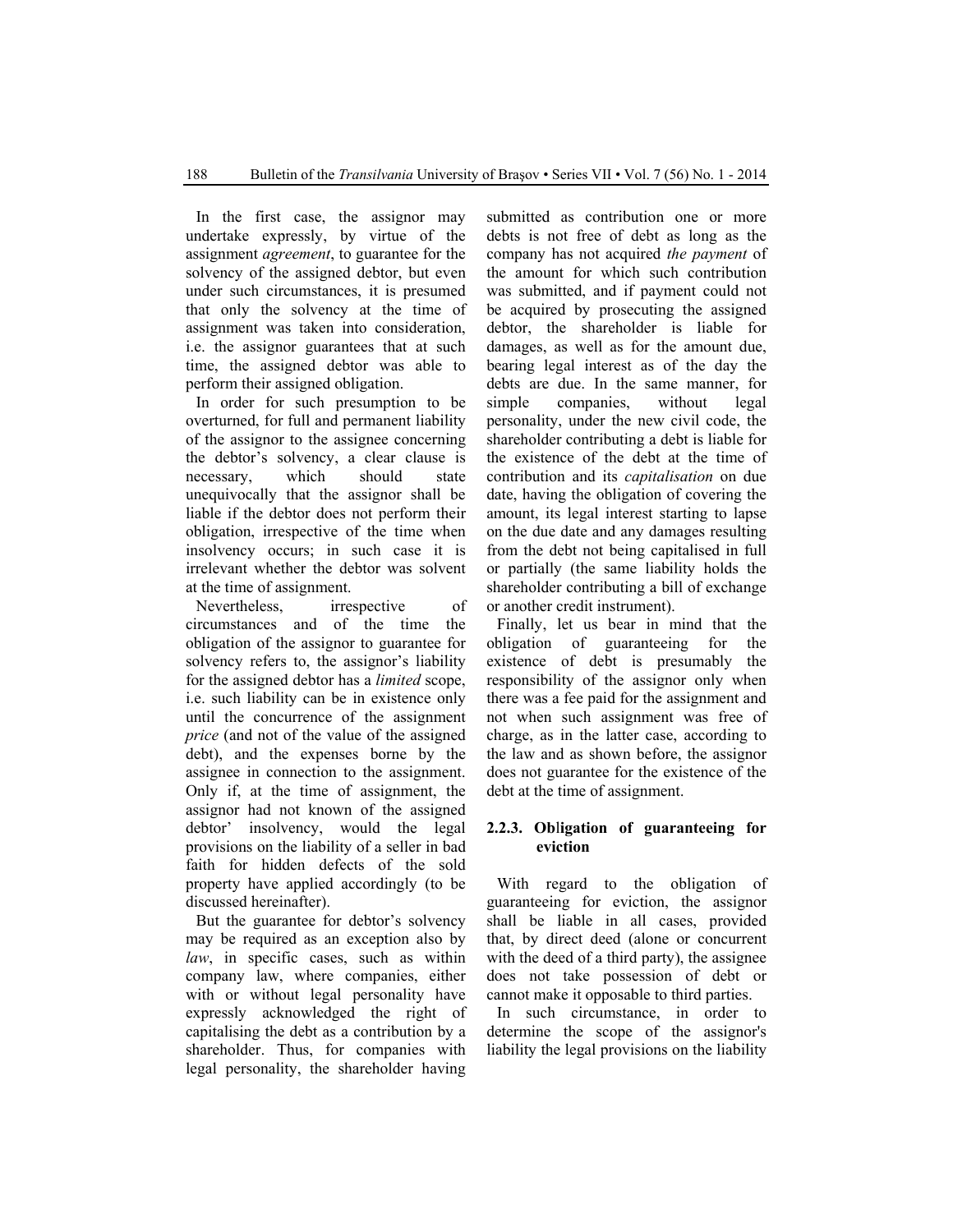of a seller in bad faith for hidden defects of the sold property apply.

According to the rules of sale contracts, which we adopt herein, a defect is deemed hidden if such defect, at the time of takeover, could not be identified without specialist support by a prudent and diligent buyer; therefore, the hidden defect of a debt is the circumstance affecting debt validity, which could not be identified by the assignee, irrespective of its prudence and diligence.

Unless the parties agree otherwise, the general rule states that the assignor has the obligation to guarantee against the debt hidden defects, even if such defects are not known to him.

Nevertheless, any clause excluding or limiting the liability for hidden defects shall be a void clause according to the law in case of an assignor in bad faith, that is when such assignor was aware of such defects or had to be aware of them at the time of the conclusion of contract.

Provided that the assignee can prove that the assignor was aware of the debt defects, the assignee may claim, in addition to the rights acknowledged by law (regardless of the assignor's good or bad faith), the right for damages for the damage caused.

Furthermore, the assignor having concealed the serious defects of debt cannot claim that the assignee's right of termination as provided by law should be cancelled.

#### **2.3. Assignment effects to assigned debtor**

There are two essential aspects, or rather principles in terms of the effects of assignment to the assigned debtor.

The first principle arises naturally from the *relativity* of contract effects, because an agreement cannot affect in any manner the rights and obligations of a party not having taken part in such agreement. Our civil code does not state expressly this rule for debt assignment, but it may be implied, as we have shown before, on the one hand, from the general principles governing obligations and, on the other from the interpretation of specific provisions.

By virtue of law, an assignment transfers all the rights the assignor holds in connection to the assigned debt (art. 1.568 par. 1, letter a NCC), and, in case of a partial debt assignment whose subject matter is a performance other than the payment of an amount of money, the law requires that such assignment should not generate an obligation substantially more expensive for the debtor (art. 1.571 par. 2 NCC).

Therefore, we imply that the assignment cannot transfer more rights towards the assigned debtor than the assignor holds; also, if the obligation is divisible, it may be partially assigned provided that it does not become more expensive for the debtor [7].

The second fundamental principle to be applied to the effects of an assignment to the assigned debtor refers to *payment*. A debtor's main obligation, as it results from the legal document giving rise to such obligation, is to perform (to pay the amount of money) on the due date. Therefore it is certain that: a debtor shall perform their obligation. The problem here is to know to whom the debtor shall make the payment, to the assignor or to the assignee respectively, and, for this purpose, a distinction is relevant based on the notification or acknowledgement of the assignment by the assigned debtor.

Thus, if the debt assignment was communicated to the assigned debtor or if the assigned debtor acknowledged the debt assignment, payment shall be made to the *assignee,* as this is the only way whereby the assigned debtor may be released from obligation; should the debtor pay to the assignor, the assignee may request the assigned